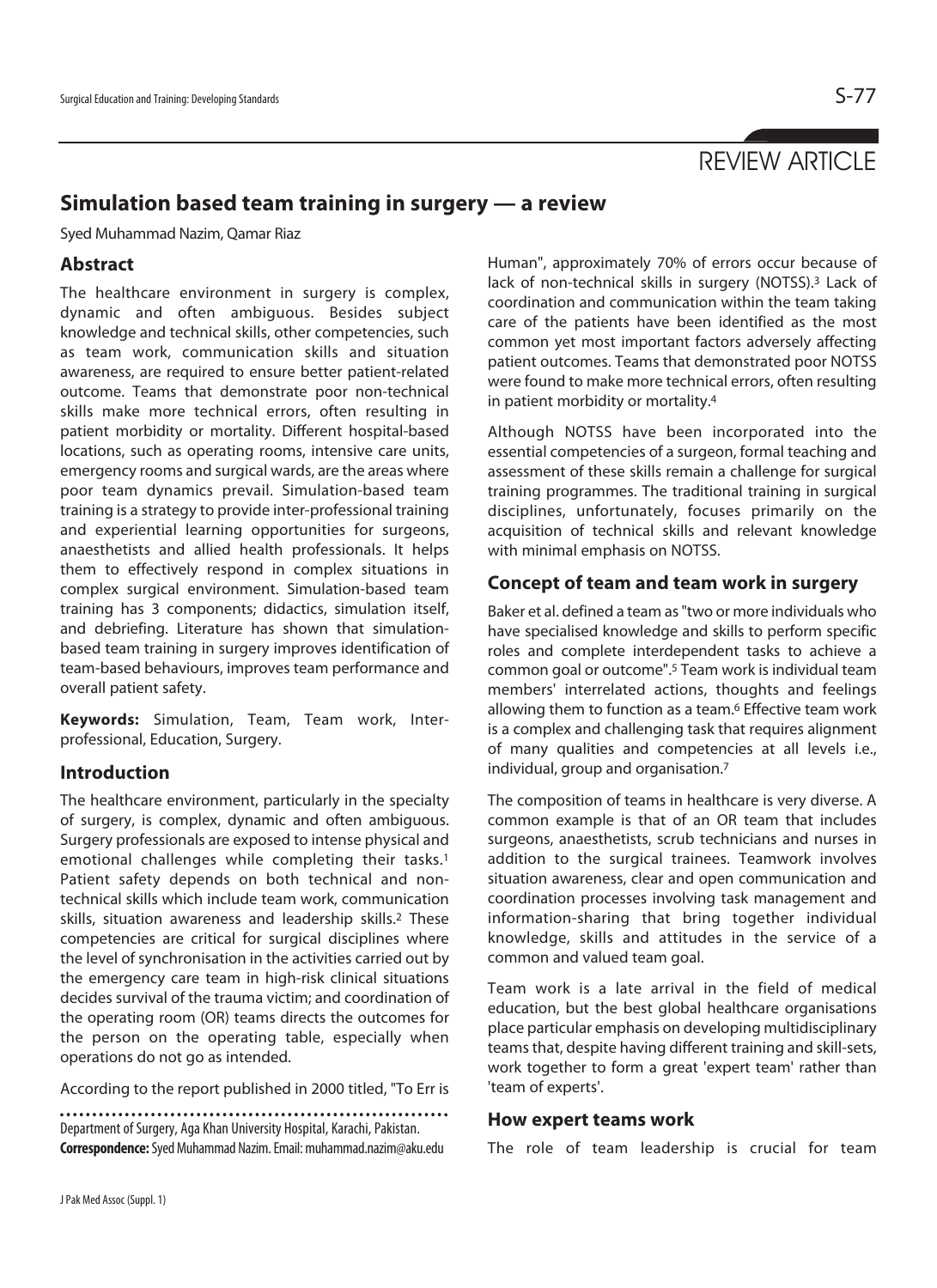effectiveness and synergy. Team leaders have the tasks of planning team duties, delegation of roles, provision of coaching, coordination of team actions, conflict resolution, monitoring the task and provision of feedback.8 In the context of inter-professional surgical teams, this role certainly belongs to the surgeon who is regarded as the 'captain of the ship'.

Team members need to have a collective team awareness which is defined as a distinguished knowledge sets distributed across team members and knowing the ones abilities and limitations to perform respective task.<sup>9</sup> This concept is particularly important in the OR setting where all stakeholders should know about each other's expertise and have trust in the assigned roles.10 The integration of individual tasks and bringing them into a collective set of tasks is called coordination.10 It helps to enhance understanding among team members and creates accountability.11 There are various examples of effective coordination in healthcare settings, such as surgery checklists, timeouts and protocols.10

#### **Barriers to team work**

Professional culture is shaped by the values, problemsolving approaches and language/jargon specific for the professional group. These professional cultures contribute to the challenges of effective interprofessional teamwork.12 Varying composition of a team adversely affects the opportunity to develop a team identity with shared mental models and trust.2 The challenge for members of inter-professional teams is to manage the team processes that occur in all teamwork while simultaneously managing their individual professional identities.13 Other factors affecting team behaviours are related to the local organisational culture, including management of staff behaviour, variable case demands, team members' technical competence, perceptions regarding optimal interpersonal and team behaviours, and fitness of organisational structures and processes to support teamwork.14

Military, aviation industry and orchestra are the examples where personnel possessing different knowledge and skill-sets are trained together and thus learn to work as a team.15 Surgeons in particular are trained essentially in silos with rare chances of being trained together with colleagues and allied health professionals. Due to this lack of function as a team, during crisis situations, the chances of failure and medical errors are increased.15 As surgeons do not practice situations like severe bleeding or airway emergency, they are not prepared to optimally perform a team task in real-life situations.

## **The specific OR environment**

OR is the place where team dynamics are less than ideal and it is where silo mentality prevails. It is a place for multi-professional interaction where true interprofessional team work is needed, but several factors limit the performance of team in OR.16

These include the presence of multiple specialties (surgery/ anaesthesia/ nursing/ technicians and trainees; time pressure; frequent turnover of patients and staff during the course of a day; and a steep hierarchy.

Due to these limitations, there prevails a toxic OR culture17 characterised by increasing tension, confusion about individual roles and responsibilities, communication gap and, thus, ineffective teamwork.18 This culture leads to a negative impact on patient-care, leading to technical errors, distractions and increased morbidity and mortality.19,20

Lingard et al.<sup>21</sup> and Nagpal et al.<sup>22</sup> found lack of communication and transfer of the vital peri-operative information among healthcare workers resulting in adverse effects, including procedural errors. Improving teamwork in ORs is an important way to reduce the intraand post-operative morbidity.

Other hospital-based locations, such as emergency rooms (ERs), intensive care units (ICUs) and surgical wards, represent the areas where poor team dynamics also prevail. Studies have shown that the entire process of surgical care of patients in the ER, wards, OR and then recovery room to ICU and back to the ward shows failure of communication and information transfer even between surgical trainees and the attending surgeons.23

## **Timely action in critical situations**

In a fast-paced environment, surgery, anaesthesia and nursing teams require timely action and critical thinking in life-threatening and high-stake situations where the margins of error are exceedingly rare.5 What is important in a crisis situation is not only the expertise, but the ability of the healthcare team to anticipate and diagnose it, organise and then plan and execute the treatment strategy as an interrelated group.15 Several studies have shown that around two-thirds of medical errors are due to failure of teamwork and communication gaps.24

## **Need for inter-professional education (IPE) and team training**

Literature suggests that current teamwork in surgery is less than ideal18 and there is a need of inter-professional education (IPE) among the team members. IPE, by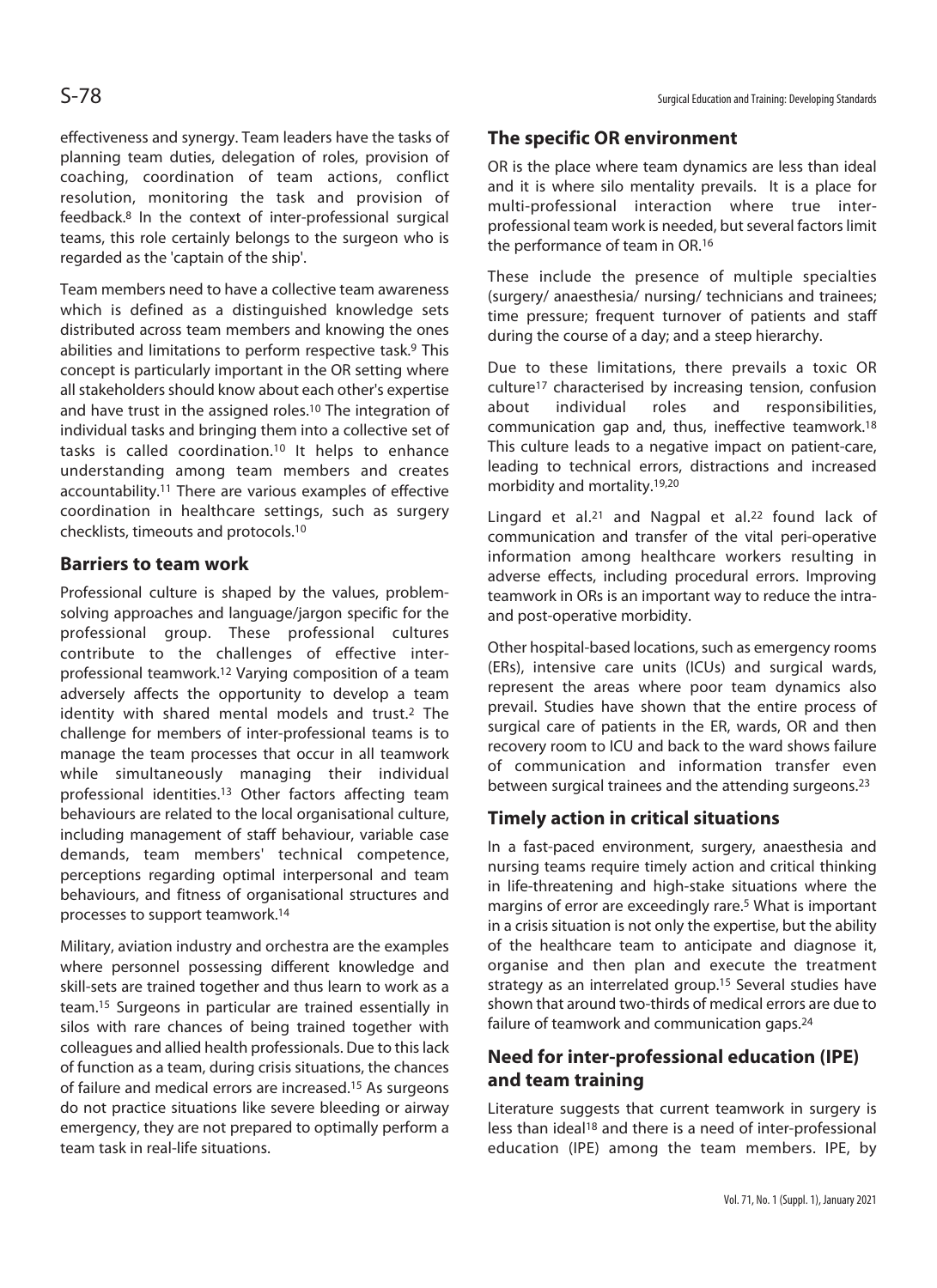definition, involves participation of 2 or more healthcare professionals learning from, about and with each other by any type of educational training, teaching or learning sessions.25

Team training creates a common understanding of how to work in teams with regard to patient safety.26 Interventions focussing on teamwork have shown positive impact on healthcare team processes and patient outcomes.<sup>27</sup> Literature shows that effectiveness of team training is independent of training design and implementation, trainee characteristics and characteristics of the work environment. The effect of team training can be demonstrated on every level of Kirkpatrick's evaluation criteria.4 Therefore, team-training concepts are increasingly being implemented in many high-risk medical fields as a tool to ensure that interdisciplinary medical care teams are best prepared for emergency situations.

#### **Role of simulation for team-training**

Traditionally, the training of healthcare professionals was based on the 'apprenticeship model' of "see one, do one, teach one".28 Over the evolving time, there is a growing use of simulation due to various factors, such as increasing emphasis on patient safety, limitations of duty hours, restriction in healthcare practice, variable learning opportunities, and, more recently, due to incorporation of outcome-based education models.5

Although simulation has been around in its indigenous form since centuries, including military fields, aviation industry adapted it in a more scientific way, using the computer technology to develop 'flight simulators' allowing practice in a safe environment to ensure safety of the passengers. Conventionally, surgery as a discipline was slower to adopt simulation in its gamut.5 Most of the institutions across the globe are using simulation training in their surgery education curriculum, but these are largely in silo and confined to one specific specialty.

Simulation training provides a variety of advantages, including not only the practice of technical skills but also decision-making, communication and leadership skills.29 It can be stopped as many times as necessary to make a teaching point and to correct the deficiency. Simulation is also being utilised for not only summative assessment, but for the formative assessment as well.<sup>5</sup>

#### **Simulation-based team work training**

Historically, simulation in surgical training has been focussed on improving technical skills.30 In the recent era, models have evolved where team members practise their tasks as interdependent unit rather than in isolation.16

Research in surgical education has recently explored and developed simulation-based team-training (SBTT) strategies to improve the team dynamics, and transforming the trainees into competent and accomplished surgeons.3,31

SBTT offers a safe environment where team members can learn NOTSS with and from one another, and it provides an opportunity for reflection and self-recognition that serve as a basis for experiential learning through deliberate practice with the aim of providing high-quality patient care in real life. SBTT has been shown to improve perceptions, performance and confidence of the learners regarding teamwork and team communication.32 SBTT also improves leadership skills by transferring complex skills to the clinical environment, thus indirectly affecting patient-care.33 Studies have shown that inter-professional SBTT course improves leadership, communication and teamwork by developing learners' insight about these areas and their role in a team.33

#### **Introduction of SBTT programme / course**

Rigorous educational design processes are needed to develop SBTT along with robust assessment of needs to determine the required curriculum and the choice of the target team competencies and performance assessment.10,34

Careful planning is required to introduce an SBTT course. The first step is to determine the target groups and level of training required. An example is doing simulation training in OR involving multiple professionals at various hierarchal ranks, such as junior and senior surgery residents, anaesthesia residents, consultant surgeons, anaesthetists, scrub technicians, anaesthesia technicians, circulating nurses and OR coordinators.5

The second step is to identify and arrange the physical environment where the simulation-based scenarios would be practised.

Administration support is required to overcome logistical challenges. A buy-in from all relevant parties is important before organising SBTT. This includes hospital management, OR administration and inter-professional departments like surgery, anaesthesia and nursing.15

The objectives of the course are delineated and course planning is done. Generally SBTT has 3 elements; didactics, simulation, and debriefing using the principles of adult learning theory of Kolb cycle involving the learning as a continuum of experience, reflection and experimentation<sup>35</sup> (Figure).

**a) Didactic component:** The curriculum should include a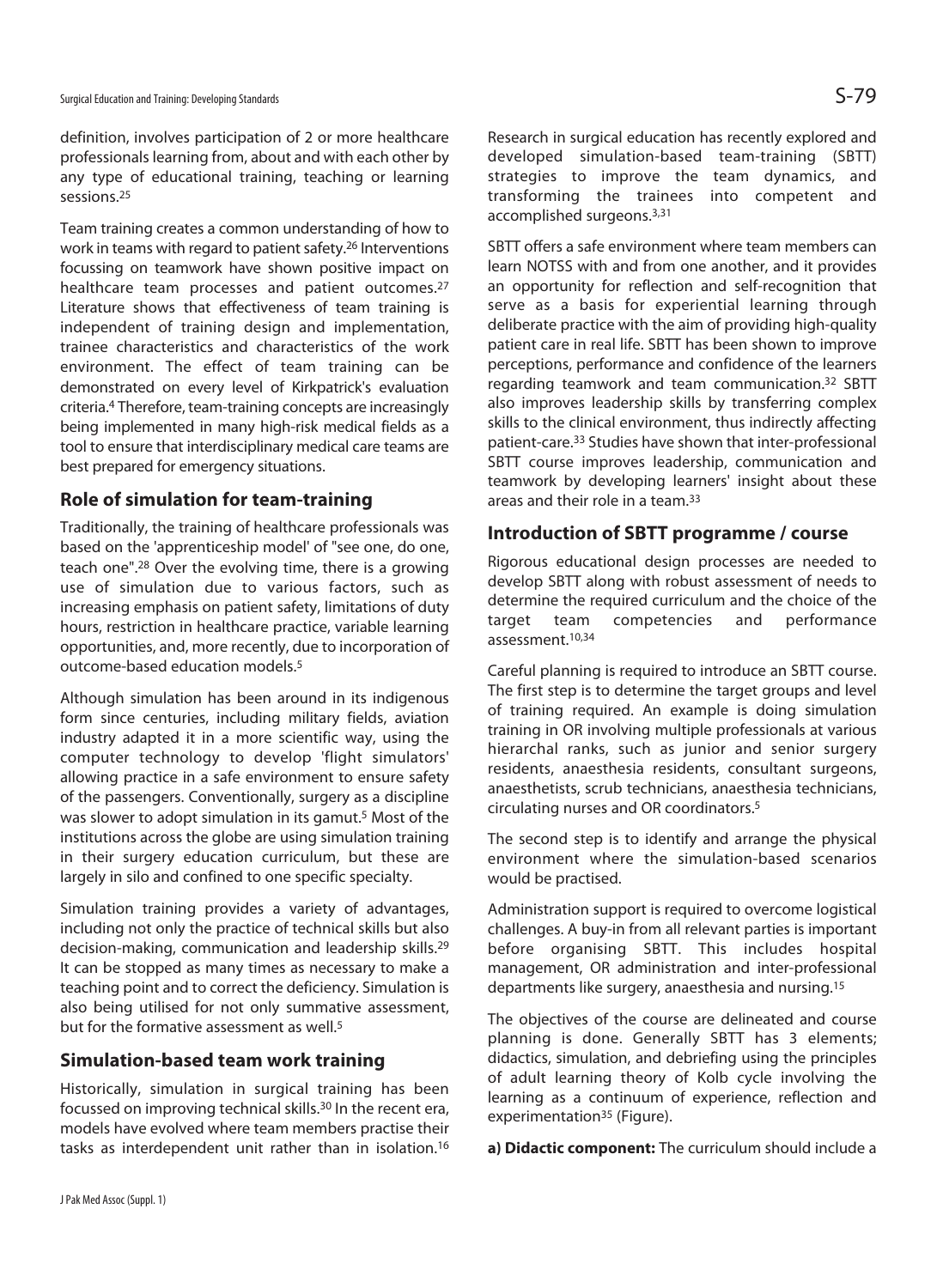

**Figure:** The components of simulation-based team training (SBTT) superimposed on the fundamentals of Kolb Learning Theory.

suitable topic with appropriate content and strategies.<sup>18</sup> It should be incorporated into the existing academic framework by involving students, faculty and leadership in curriculum development.

A didactic programme provides orientation to the participants about the introduction, including the participants, their roles in the hospital, experience, prior exposure to a particular situation, purpose of course, its execution and debriefing process. This also includes gaining confidence from participants by informing them that the course is all about learning and learning from mistakes.15

**b) Designing a simulation scenario:** Well-designed scenarios form a core component of SBTT.<sup>36</sup> These scenarios should be 'event-based' involving a preparatory work and use of role-play. The scenarios need to be conceivable to the participants and must be engaging for all team members. There should be an element of realism so the learners could think, act and interact with their interdisciplinary team members in a realistic manner.36

One of the ways is to dramatise a real encounter such as the one discussed in some previous quality of care / morbidity and mortality meeting. One can use actual details, such as patient's history, physical examination findings, events and the outcome.

The scenarios must fit within the timeframe of the course, but should allow ample time to practise teamwork. The scenarios should have some crisis features, including challenging situations requiring teamwork

management.15 An example is that of a bleeding patient on OR table during surgery. While managing the scenario, team dynamics should be observed. This strategy could help assess crisis management abilities and leadership skills in a simulation setting rather than identification of competency deficits in real clinical environment.10

**c) Debriefing:** The debriefing should have 3 phases. In the first phase, the structure of scenario is explained, the errors are identified as teaching points and the participants are encouraged to share their experiences. This is the reaction phase.

The second phase is the understanding phase and comprises discussion of medical issues, like diagnosis, condition such as a bleeding tumour, and the attitudes and behaviours of the participants. The last phase is the summarisation phase where constructive

criticism is provided.15

**d) SBTT environment:** In introducing simulation-based education, equipment cost and availability is a problem, especially if it is being performed in a simulated environment using high-fidelity virtual reality (VR) simulator. To overcome this problem and to improve the feasibility, simulation-based multidisciplinary team training can be performed utilising a real clinical 'in situ' learning environment, such as OR on a weekend using real equipment as augmented reality (AR).

#### **SBTT in literature**

Despite appropriate guidelines for use of SBTT, the evidence in surgical literature is limited.34 The research focuses on the aspects of SBTT role in intra- and interprofessional team-working, patient safety, identification of team-based behaviours and crisis resource management.

SBTT has been utilised to train consultants, residents and even students in various areas, including OR, postoperative and trauma settings in surgery.37,38

Improved team-based performance was observed when both student OR teams and trainee OR teams had undergone SBTT.39

Improvement in perception as well as actual team performance was reported after SBTT in two of the highly stressed areas of surgery; trauma and cardiac surgery.36

Two systematic reviews assessed the effectiveness of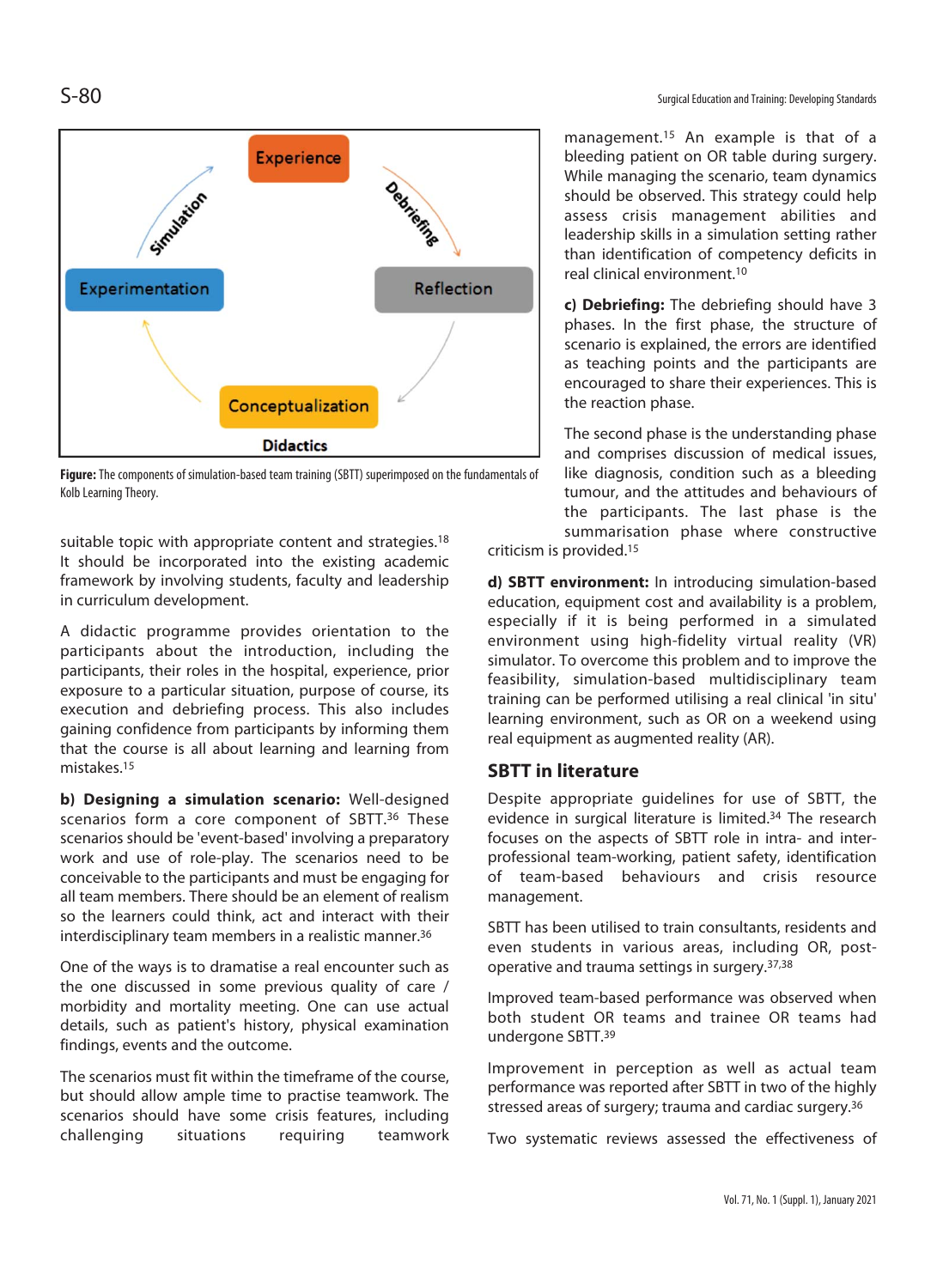healthcare team training. Weaver et al.<sup>40</sup> evaluated 40 peer-reviewed papers. These studies explored issues related to training design, implementation, debriefing and evaluation and outcome measures. Buljac-Samardzic et al.41 included 297 studies in their systematic review after analyzing 7 major databases and found that number of studies regarding team interventions have exponentially increased over the last decade. The research is more on the outcomes and SBTT is the strategy which provides the greatest opportunities for improvement in team functioning.

Weller et al.42 showed that simulation training in general surgery improved teamwork and communication skills measured by the validated Behavioural Marker Risk Index (BMRI) tool, compared to pre-simulation measures. Steinemann et al.<sup>43</sup> showed that intervention using human patient simulator-based in situ team training in trauma units leads to improvement in teamwork scores compared to pre-simulation levels.

#### **Conclusion**

SBTT provides experiential learning opportunities to the surgical team to respond to crisis situations. The introduction of simulation-based training has changed the old description of apprenticeship model of "see one, do one, teach one" to "see one, do many with simulations, and teach one".

#### **Disclaimer:** None.

#### **Conflict of Interest:** None.

#### **Source of Funding:** None.

#### **References**

- 1. Schmutz JB, Kolbe M, Eppich WJ. Twelve tips for integrating team reflexivity into your simulation-based team training. Med Teach 2018;40:721-27. doi: 10.1080/0142159X.2018.1464135.
- 2. White BAA, Eklund A, McNeal T, Hochhalter A, Arroliga AC. Facilitators and barriers to ad hoc team performance. Proc (Bayl Univ Med Cent) 2018;31:380-4. doi: 10.1080/08998280.2018.1457879.
- 3. Institute of Medicine (US) Committee on Quality of Health Care in America. To Err is Human: Building a Safer Health System. Kohn LT, Corrigan JM, Donaldson MS, eds. Washington, DC: National Academies Press; 2000.
- 4. Hughes AM, Gregory ME, Joseph DL, Sonesh SC, Marlow SL, Lacerenza CN, et al. Saving lives: A meta-analysis of team training in healthcare. J Appl Psychol 2016;101:1266-304. doi: 10.1037/apl0000120.
- 5. Baker DP, Gustafson S, Beaubien JM, Salas E, Barach P. Medical teamwork and patient safety: the evidence-based relation. [Online] 2005 [Cited 2020 September 09]. Available from URL: http://www.ahrq.gov/qual/medteam/
- 6. Benishek LE, Lazzara EH. Teams in a New Era: Some Considerations and Implications. Front Psychol 2019;10:1006. doi: 10.3389/fpsyg.2019.01006.
- 7. Salas E, DiazGranados D, Weaver SJ, King H. Does team training work? Principles for health care. Acad Emerg Med 2008;15:1002-9. doi: 10.1111/j.1553-2712.2008.00254.x.
- 8. Smith T, Fowler-Davis S, Nancarrow S, Ariss SMB, Enderby P. Leadership in interprofessional health and social care teams: a literature review. Leadersh Health Serv (Bradf Engl) 2018;31:452- 67. doi: 10.1108/LHS-06-2016-0026.
- 9. Wegner DM. Transactive memory: a contemporary analysis of the group mind. In: Mullen B, Goethals GR, eds. Theories of Group Behavior. New York, USA: Springer-Verlag Inc; 1986.
- 10. Gardner AK, Scott DJ. Concepts for Developing Expert Surgical Teams Using Simulation. Surg Clin North Am 2015;95:717-28. doi: 10.1016/j.suc.2015.03.001.
- 11. Okhuysen GA, Bechky BA. Coordination in organizations: an integrative perspective. Acad Manag Ann 2009;3:463-502. Doi: 10.5465/19416520903047533
- 12. Walton V, Hogden A, Long JC, Johnson JK, Greenfield D. How Do Interprofessional Healthcare Teams Perceive the Benefits and Challenges of Interdisciplinary Ward Rounds. J Multidiscip Healthc 2019;12:1023-32. doi: 10.2147/JMDH.S226330.
- 13. Ding A, Ratcliffe TA, Diamond A, Bowen EO, Penney LS, Crabtree MA, et al. Ready to collaborate?: medical learner experiences in interprofessional collaborative practice settings. BMC Med Educ 2020;20:85. doi: 10.1186/s12909-020-1992-1.
- 14. Aveling EL, Stone J, Sundt T, Wright C, Gino F, Singer S. Factors Influencing Team Behaviors in Surgery: A Qualitative Study to Inform Teamwork Interventions. Ann Thorac Surg 2018;106:115- 20. doi: 10.1016/j.athoracsur.2017.12.045.
- 15. Volk MS. Improving Team Performance Through Simulation-Based Learning. Otolaryngol Clin North Am 2017;50:967-87. doi: 10.1016/j.otc.2017.05.008.
- 16. Bleakley A, Boyden J, Hobbs A, Walsh L, Allard J. Improving teamwork climate in operating theatres: the shift from multiprofessionalism to interprofessionalism. J Interprof Care 2006;20:461-70. doi: 10.1080/13561820600921915.
- 17. Paige JT. Surgical team training: promoting high reliability with nontechnical skills. Surg Clin North Am 2010;90:569-81. doi: 10.1016/j.suc.2010.02.007
- 18. Paige JT, Garbee DD, Brown KM, Rojas JD. Using Simulation in Interprofessional Education. Surg Clin North Am 2015;95:751-66. doi: 10.1016/j.suc.2015.04.004.
- 19. Sevdalis N, Undre S, McDermott J, Giddie J, Diner L, Smith G. Impact of intraoperative distractions on patient safety: a prospective descriptive study using validated instruments. World J Surg 2014;38:751-8. doi: 10.1007/s00268-013-2315-z.
- 20. Mazzocco K, Petitti DB, Fong KT, Bonacum D, Brookey J, Graham S, et al. Surgical team behaviors and patient outcomes. Am J Surg 2009;197:678-85. doi: 10.1016/j.amjsurg.2008.03.002.
- 21. Lingard L, Espin S, Whyte S, Regehr G, Baker GR, Reznick R, et al. Communication failures in the operating room: an observational classification of recurrent types and effects. Qual Saf Health Care 2004;13:330-4. doi: 10.1136/qhc.13.5.330.
- 22. Nagpal K, Vats A, Ahmed K, Vincent C, Moorthy K. An evaluation of information transfer through the continuum of surgical care: a feasibility study. Ann Surg 2010;252:402-7. doi: 10.1097/SLA.0b013e3181e986df.
- 23. ElBardissi AW, Regenbogen SE, Greenberg CC, Berry W, Arriaga A, Moorman D, et al. Communication practices on 4 Harvard surgical services: a surgical safety collaborative. Ann Surg 2009;250:861-5. doi: 10.1097/SLA.0b013e3181afe0db.
- 24. Sentinel event alert issue 30--July 21, 2004. Preventing infant death and injury during delivery. Adv Neonatal Care 2004;4:180-1.
- 25. Inter-Professional Education Collaborative. About IPEC. [Online] [Cited 2020 September 03]. Available from URL: https:// ipecollaborative.org/About\_IPEC.html